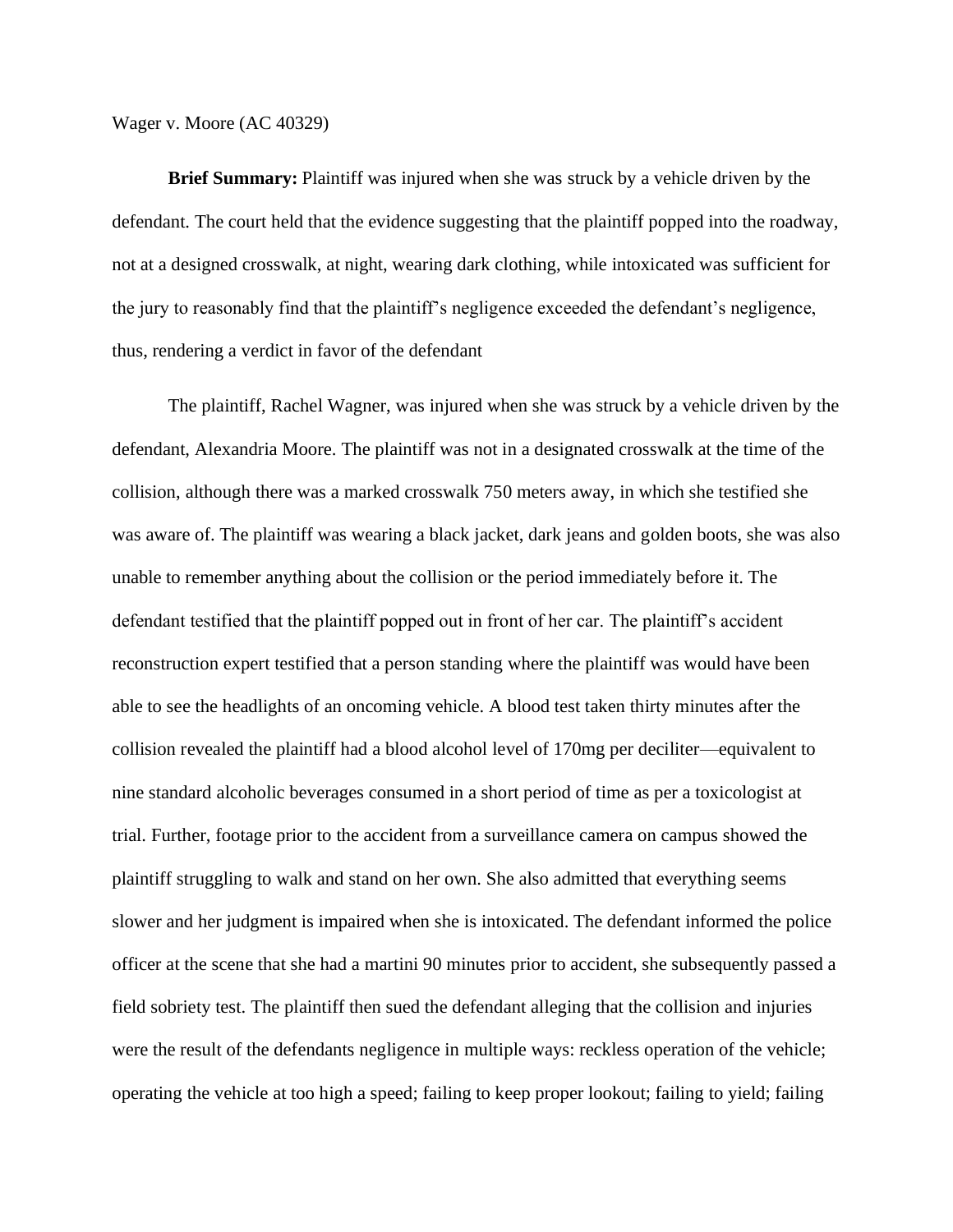to swerve and failing to drive as a reasonable, prudent driver under the same circumstances. The defendant asserted that the injuries were proximately caused by the plaintiff's own negligence. The defendant argued that the plaintiff was negligent by: failing to yield; walking into the path of the defendant's vehicle; walking upon the roadway while intoxicated; failing to keep a reasonable and proper lookout for vehicles and failing to be attentive of her surroundings. Following a trial, the jury returned a verdict in favor of the defendant finding that the plaintiff was more than 50 percent (90 percent) contributorily negligent in causing the accident. The issues on appeal were: (1) whether there was sufficient evidence for the jury to reasonably find that the plaintiff's negligence exceeded the defendant's negligence; (2) whether there was sufficient evidence warranting a contributory negligence instruction; (3) whether the jury instructions were proper; and (4) whether the trial court erred in denying the plaintiff's motion for a mistrial. The court held that the evidence was sufficient, the instructions were proper and the trial court properly denied the motion for a mistrial, consequently, affirming the trial court's judgment.

To overturn a factual finding by the jury the appellant must demonstrate that the fact finder could not have reasonably and legally reached the conclusion. If the jury could have reasonably reached the verdict based on the evidence, then even if the appeal court would have ruled differently, the verdict must stand as the standard for overturning a factual finding is clearly erroneous. To prove contributory negligence, the defendant must prove that the plaintiff's negligence was a proximate cause of or substantial factor in the resulting harm.

To decide the first issue the court examined the evidence regarding the plaintiff's own negligence. The court concluded that the record contained ample evidence supporting the jury's verdict. The evidence included the plaintiff not being at a designated crosswalk despite one being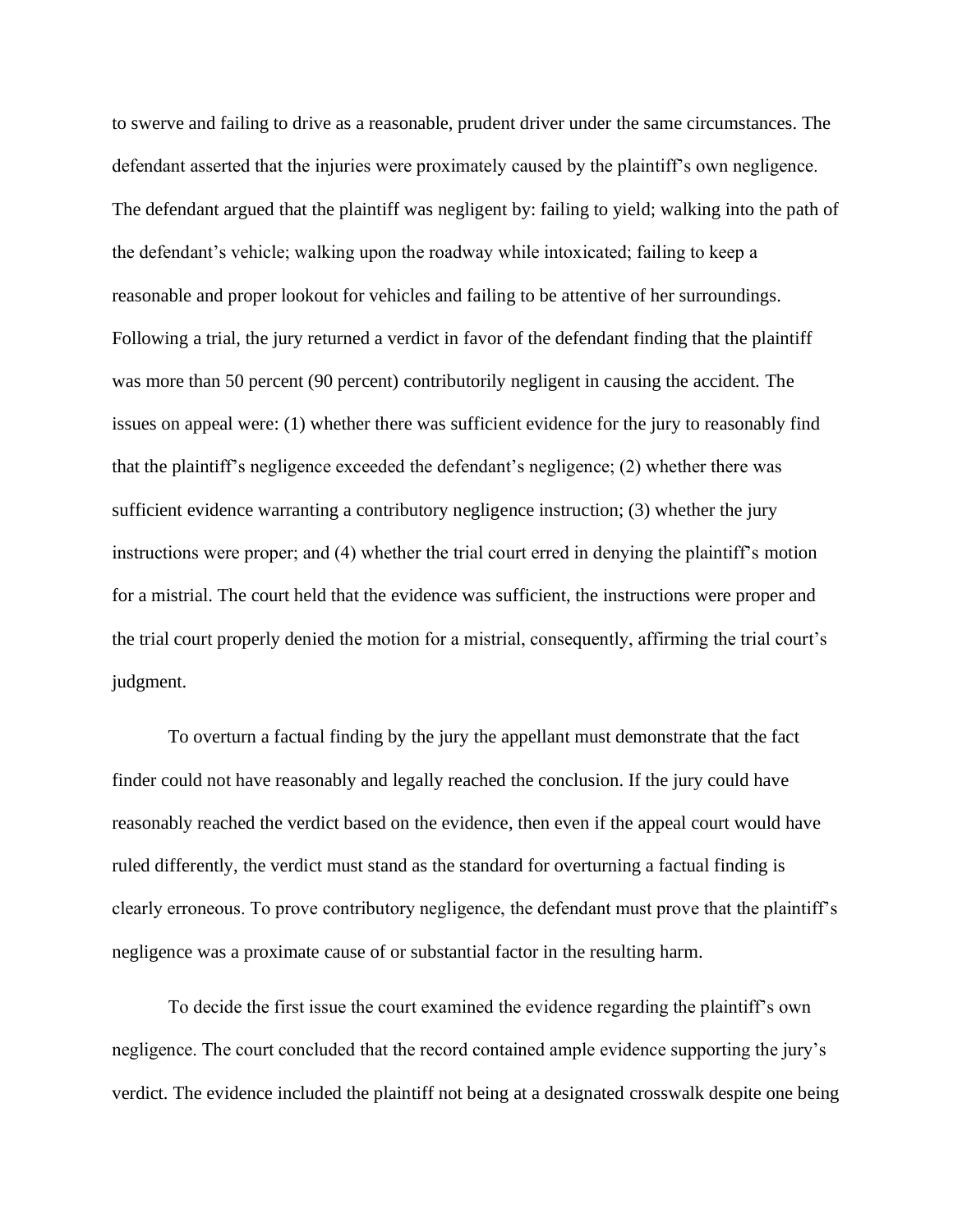750 meters away, visible to the plaintiff, that she was aware of. Also, it was dark outside, and she was wearing dark clothing—making it difficult for the defendant to see her. Thus, based on the defendant testifying that the plaintiff came out of nowhere the jury could have inferred that she walked or ran in front of the vehicle. Moreover, the jury could have also reasonably reached its verdict based on the plaintiff being so intoxicated that she struggled to stand and navigate the campus, thus, impairing her judgment. On the other hand, the defendant passed her sobriety test and testified that she was not speeding and was paying extra attention to the roadway. Thus, the court concluded that the evidence suggesting that the plaintiff popped into the roadway, at night, wearing dark clothing, while intoxicated was sufficient for the jury to reasonably find that the plaintiff's negligence exceeded the defendant's negligence.

The next issue is whether there was sufficient evidence at trial warranting a contributory negligence jury instruction. A trial court should not submit to the jury any issue that is foreign to the facts in evidence or for which no evidence was offered. Essentially, to have an issue submitted to the jury there must be sufficient evidence regarding the issue. The court rejected the plaintiff's argument that there was insufficient evidence warranting a contributory negligence jury instruction due to the ample evidence previously discussed suggesting that the plaintiff was negligent.

Next, the plaintiff argued that the jury instructions were improper because it did not incorporate the duties of pedestrians identified in §§ 14-300b (a) and 14-200c (b) in its charge on contributory negligence; did not incorporate the duties of drivers in relation to pedestrians identified in §§ 14-300d and 14-300i in its charge on negligence; and failed to make clear that even if the plaintiff was negligent, the defendant still had a continuing affirmative duty of care. The court rejected these arguments stating that the jury instructions adequately identified the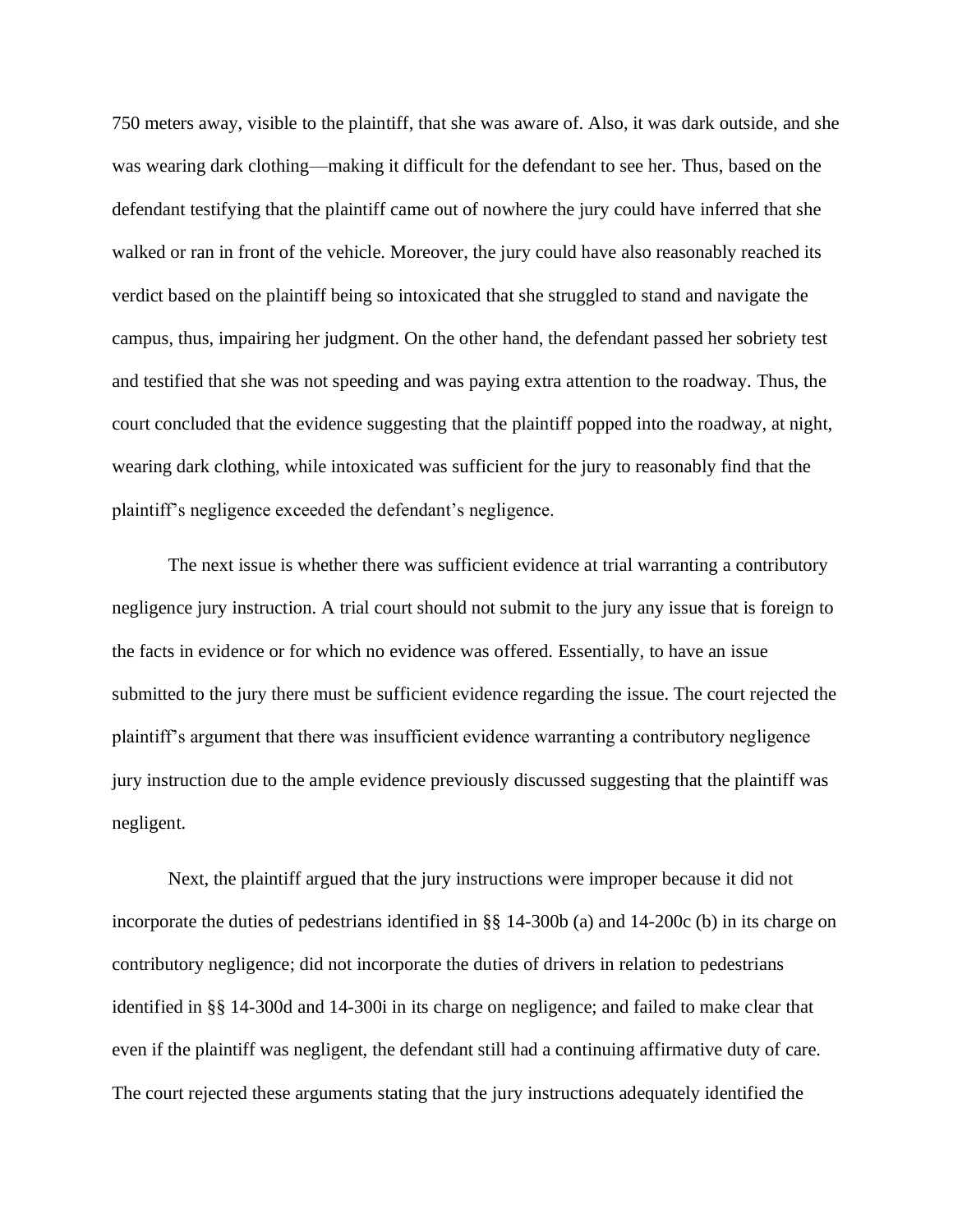duties of each statute as the instructions stated that drivers have a duty to drive in a way to avoid foreseeable harm; to exercise reasonable care towards others and that one can still be negligent when the conduct is combined with the conduct of another person. Further, the court stated that the jury obviously understood that even if the plaintiff was negligent the defendant had a duty of care as it found the defendant 10 percent negligent.

Lastly, the plaintiff argued that the trial court erred in denying her motion for a mistrial because hearsay evidence against her was presented during the videotaped testimony of the toxicologist. While the taped testimony of the defendant's toxicologist was played for the jury the toxicologist made a comment that the plaintiff recalled the collision, however, prior to the trial the parties agreed that these comments, based on hearsay (a police report), would be excluded from the recording shown. Consequently, the court instructed the jury to disregard the comment by the toxicologist and corrected the record by telling the jury that both parties agreed that the plaintiff had no recollection of the collision. To have a motion for a mistrial granted the moving party must establish that as a whole the stricken testimony was so prejudicial, that the jury reasonably cannot be presumed to have disregarded it. The court concluded that the plaintiff failed to satisfy this burden because the jury was told to disregard the comment almost immediately after hearing it, thus, the jurors had no opportunity to ruminate on the comment. Further, the plaintiff did not point to anything indicating that the jury ignored the court's instruction to disregard the comment. Thus, the court concluded that trial court properly denied the plaintiff's motion for a mistrial.

The key takeaway of this case is that it is very difficult to overturn a factual finding by the jury. This case demonstrates this difficulty because all the court had to do was identify